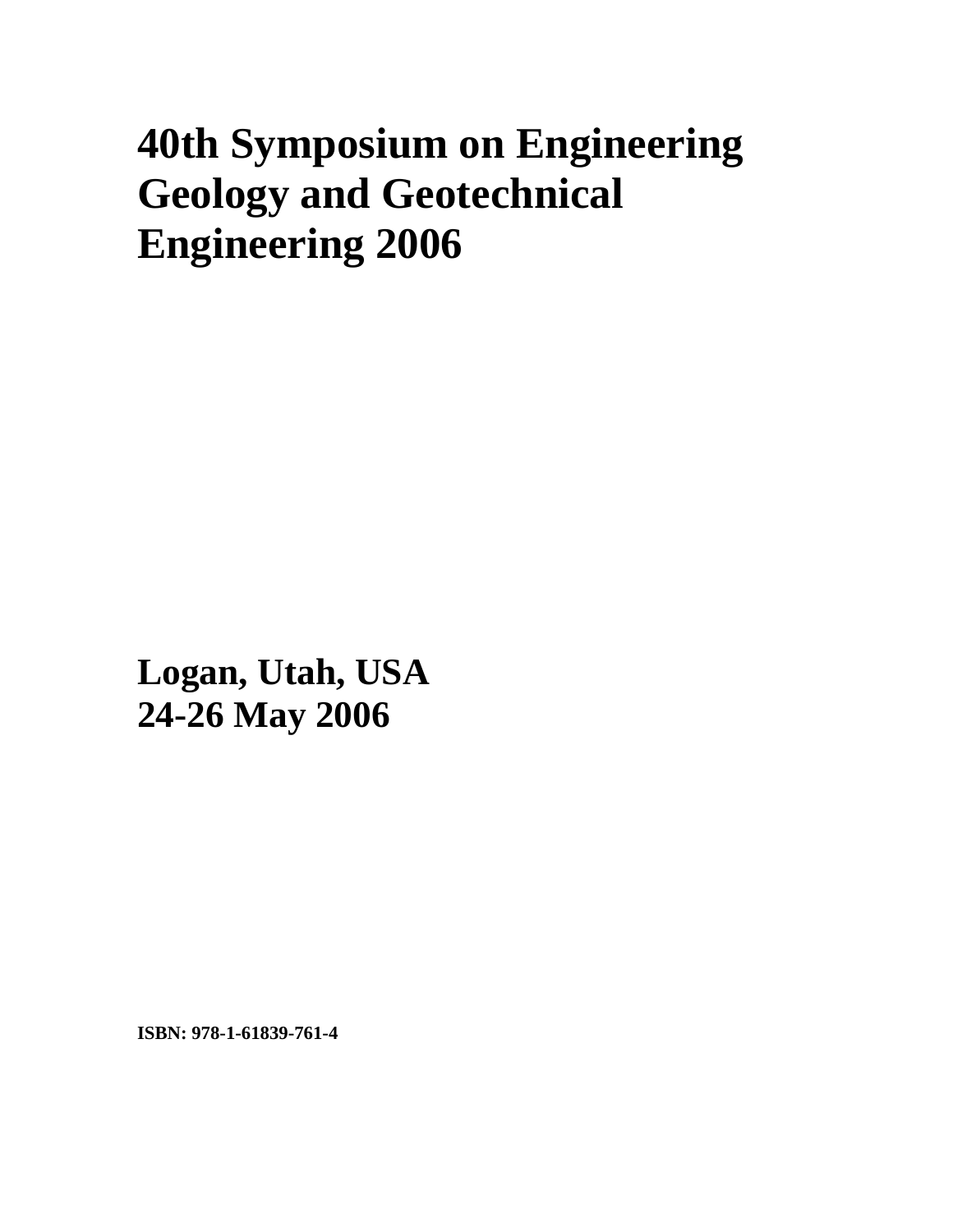**Printed from e-media with permission by:** 

Curran Associates, Inc. 57 Morehouse Lane Red Hook, NY 12571



**Some format issues inherent in the e-media version may also appear in this print version.** 

Copyright© (2006) by Engineering Geology and Geotechnical Engineering Symposium (EGGES) All rights reserved.

Printed by Curran Associates, Inc. (2012)

For permission requests, please contact Engineering Geology and Geotechnical Engineering Symposium (EGGES) at the address below.

Engineering Geology and Geotechnical Engineering Symposium (EGGES) c/o Paul Link Department of Geosciences MS 8072 Idaho State University Pocatello Idaho 83209

Phone: (208) 282-3365 Fax: (208) 282-4414

linkpaul@isu.edu

### **Additional copies of this publication are available from:**

Curran Associates, Inc. 57 Morehouse Lane Red Hook, NY 12571 USA Phone: 845-758-0400 Fax: 845-758-2634 Email: curran@proceedings.com Web: www.proceedings.com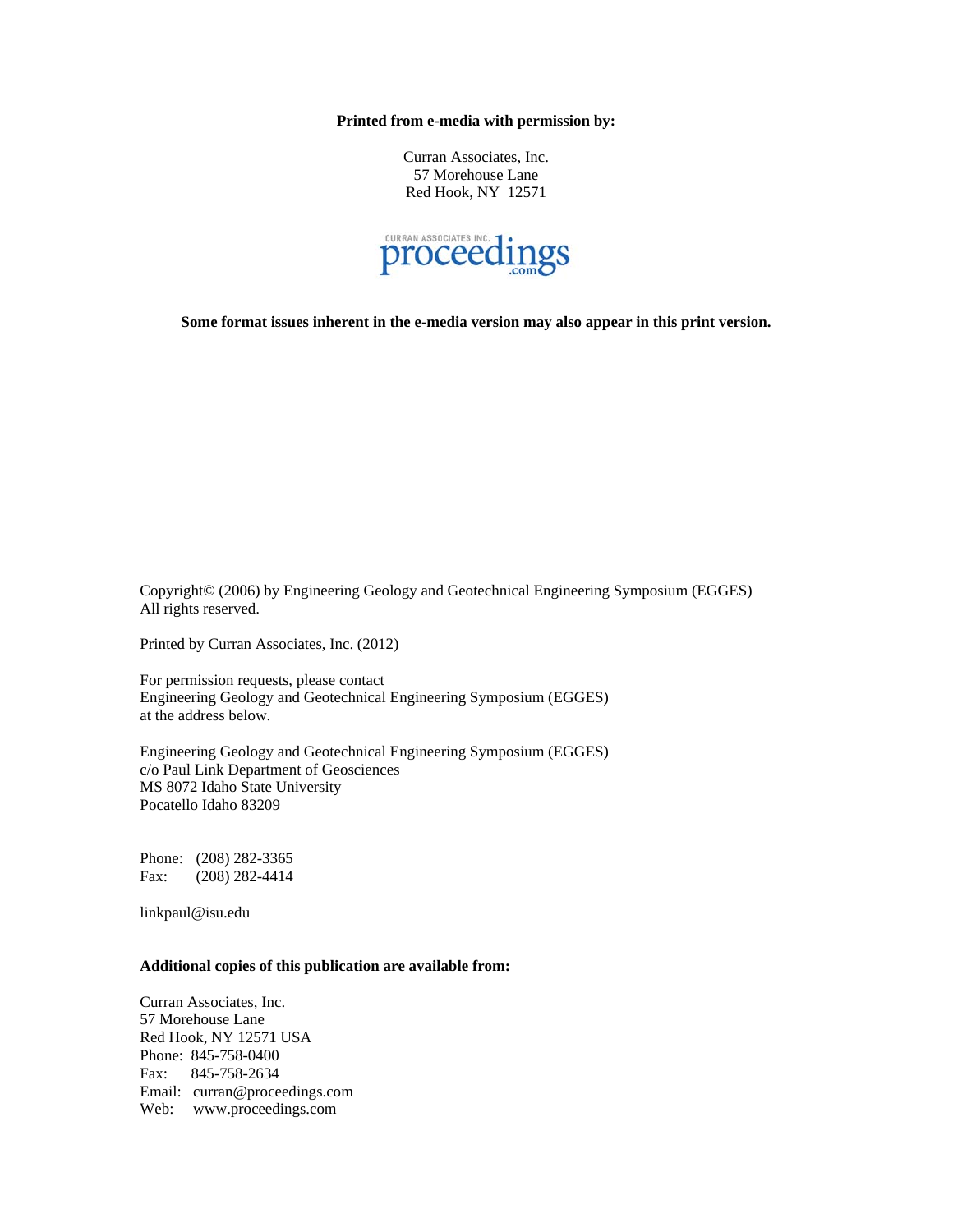## **TABLE OF CONTENTS**

### **PLENARY SESSIONS**

| Assessing the Stability of Landslides - Overview of Lessons Learned from Historical Landslides in |  |
|---------------------------------------------------------------------------------------------------|--|
|                                                                                                   |  |
| Gary E. Christenson, Francis X. Ashland                                                           |  |
|                                                                                                   |  |
| James A. Bay                                                                                      |  |
| Slope-Stability Implications of Ground-Water-Level Fluctuations in Wasatch Front Landslides and   |  |
|                                                                                                   |  |
| Francis X. Ashland, Richard E. Giraud, Greg N. McDonald                                           |  |
| Landslide Mitigation: Engineering Geology and Geotechnical Engineering Symposium, Logan UT        |  |
|                                                                                                   |  |
| George Machan                                                                                     |  |

### **LANDSLIDE SESSION**

| Blaine D. Leonard                                                                                  |  |
|----------------------------------------------------------------------------------------------------|--|
| Clifton B. Farnsworth                                                                              |  |
| Douglas J. Bennett                                                                                 |  |
| Analysis of Lidar for Characterizing and Differentiating Landslide Morphology and Activity in      |  |
|                                                                                                    |  |
| Nancy Glenn, David Streutker, Glenn Thackray, John Chadwick                                        |  |
| Ryan Thomas Cole                                                                                   |  |
| Discontinuity Shear Strength and the Influence of Wastewater on Fatal Rock Falls at Glacier Point, |  |
|                                                                                                    |  |
| Chester F. Watts                                                                                   |  |
|                                                                                                    |  |
| Richard E. Giraud, William R. Lund                                                                 |  |
| A.B. Cerato, R.C. Oleski, C.C. Puklin                                                              |  |
|                                                                                                    |  |
| Steven C. Devin                                                                                    |  |
|                                                                                                    |  |
| Eileen M. Dornfest, John D. Nelson, Daniel D. Overton                                              |  |
| Failure Modes Analysis of Three Roadside Rockpiles from Mining Operations Near Questa, New         |  |
|                                                                                                    |  |
| Loren R. Anderson                                                                                  |  |

### **GENERAL SESSION**

| Investigation of Coarse Aggregate Durability Using the Micro-Deval Abrasion Testing Apparatus 165<br>Keely Obert, Eli Cuelho, Robert L. Mokwa |     |
|-----------------------------------------------------------------------------------------------------------------------------------------------|-----|
| A Distinct Element Parametric Study of Collapse and Support of an Underground Opening in Rock                                                 |     |
|                                                                                                                                               |     |
| Mary M. MacLaughlin, Thomas M. Brady, Rimas Pakalnis                                                                                          |     |
|                                                                                                                                               |     |
| David Hayes, David Elton                                                                                                                      |     |
| Robert L. Mokwa, Nicholas R. Trimble                                                                                                          |     |
| Cindy A. Wright, Bethany Erfourth, Nick Hudyma, Mary MacLaughlin                                                                              |     |
| 3D Numerical Models of Plaster-Styrofoam Specimens: Substantiating the Variation of Elastic<br>Modulus.                                       | າາາ |
| Bethany S. Erfourth, Cindy A. Wright, Nick Hudyma, Mary MacLaughlin                                                                           |     |